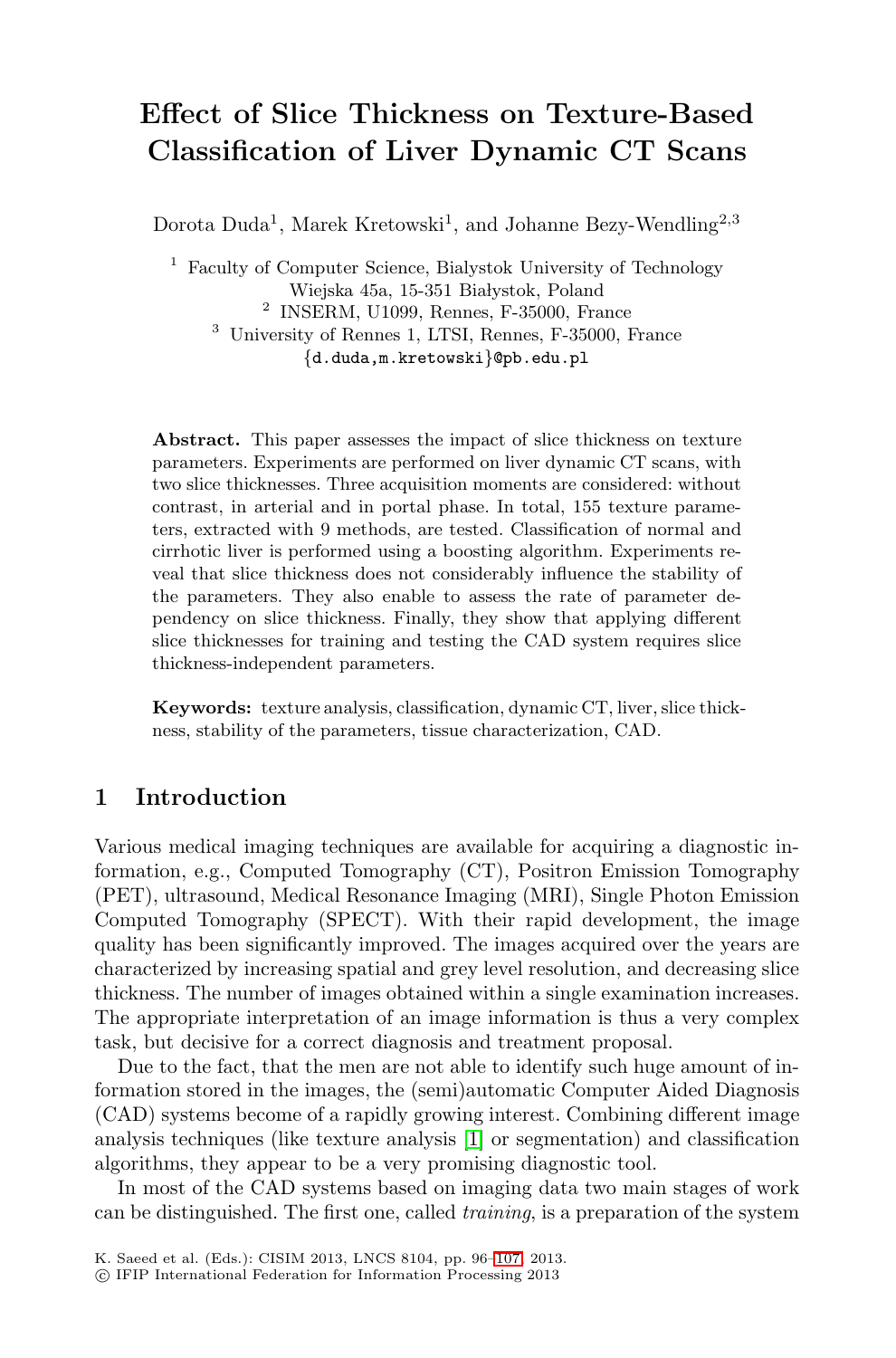for the recognition of several classes of tissue, representing different pathologies. The second stage is the applicationof the system for the (semi)automatic recognition of new cases, not yet diagnosed. Due to the constant changes of image acquisition protocols, the question arises whether the protocols for new recognized images can be different from those that were used during the system training. The question seems all the more important given the fact that there is still no universal consensus on image acquisition protocols, so the images obtained from different machines could be of different properties and qualities.

The aim of our study is to examine the effect of slice thickness on texture parameters characterizing hepatic tissue on dynamic (contrast-enhanced) CT images. Our choice was dictated by the fact that the image database that we have been creating for about 10 years includes images of several slice thicknesses: from the oldest ones, of 10 mm, to the most recent ones, of 1.3 mm. So far, we have not found any research concerning the impact of slice thickness on texture-based classification of liver CT images with different contrast product concentrations.

In this study, we first assess the influence of slice thickness on parameter stability. Secondly, we study the possibility of tissue differentiation, with the most known parameters and different combinations of slice thicknesses used for system training and testing. Then, the parameter dependency on slice thickness is evaluated. Finally, the classification of two types of liver tissue, characterized by parameters which are least dependent on slice thickness is performed.

The next section includes a short description of related works. In Sect. 3 the system for classification of multiphasic textures is presented. Then, the methods for assessing the effect of slice thickness on the system performance are proposed. An experimental validation is described in Sect. 4. Conclusions and future work are presented in the last section.

# **2 Related Work**

The effect of image acquisition protocols on CAD system performances has already been investigated in several studies.

In [2] the influence of slice thickness on CT-based texture parameters for cancellous calf bone was studied. Four different slice thicknesses were considered.

The work [3] analyzed the sensitivity of texture features of five different categories to variations in the number of acquisitions, repetition time, echo time, and sampling bandwidth at different spatial resolutions of T2-weighted MR images.

In [4] the effect of acquisition parameters, such as tube currents and voltages (10 different combinations), on texture was assessed on CT images of a cylindric phantom filled with water. Eight different texture parameters were analyzed.

The effect of slice thickness on brain MRI texture classification was studied in [5]. In the work, thick slices were simulated on the basis of thin ones.

The first three of the cited studies showed that changes in all analyzed acquisition parameters could influence the texture parameter values, and thus – the texture discrimination. Only in the last work, the two considered tissue classes were separable even if slice thicknesses differed between training and testing sets.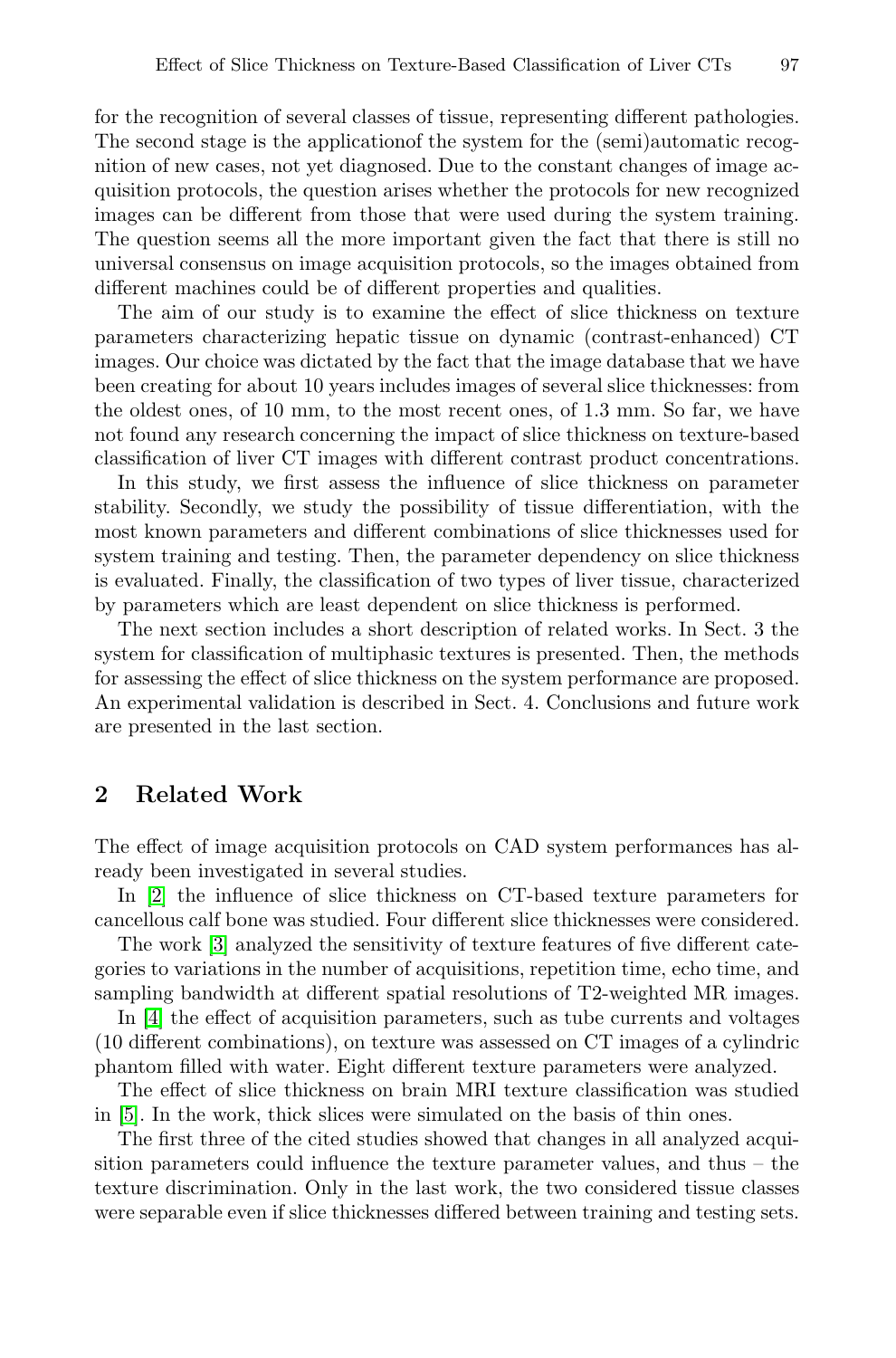# **3 Te[xt](#page-11-2)[ure](#page-11-3)-Based Classification of Hepatic Tissues**

### **3.1 Two Stages of Work: Training and Aiding a Diagnosis**

The system we develop for texture-ba[sed](#page-3-0) classification of multiphasic liver CT scans also works according to previously described two-stage model. Since typical CT exams of abdominal organs often consider three acquisition moments, which are related to the contrast product propagation in hepatic vessels, we proposed to analyze triplets of images [6], [7]. The first of the three simultaneously analyzed images corresponds to acquisition without a contrast. The second and the third are taken after its injection, at arterial and portal phases of contrast propagation.

The main steps of system training are shown in Fig. 1. First, a database of image triplets (preprocessed, if needed) is created. Then a Region of Interest (ROI) is drawn at the same position on each of the three corresponding images. Each ROI is characterized by the [sa](#page-3-1)me vector of texture parameters. Three parameter vectors are thus created, each of them characterizes a texture at different acquisition moment. In the next step, parameters from those three vectors are concatenated, in order to make one "complex" parameter vector, describing a triplet of textures. The label representing a pathology is associated with each complex vector. At this moment, a set of labeled complex vectors could be subjected to a feature selection. Finally, it is used for the construction of the classifiers. Then the second stage of the system work can take place.

In order to recognize a new observation (see Fig. 2), a triplet of images is necessary. The three simultaneously analyzed images (in no contrast, arterial and portal phase) are subjected to the same preprocessing as it was in the training stage. Then three ROIs are drawn – one ROI on each of the three images. The triplet of ROIs is characterized in the same way as in the training stage. Finally, a complex vector of concatenated parameters (corresponding simultaneously to three acquisition moments) is classified. The tissue class that is attributed to this vector, is one of the classes considered in the training stage.

During the system design, many aspects must be investigated to ensure the best possible tissue recognition. One of them is the choice of the most relevant texture parameters. Such a choice must consider the variability of image acquisition settings that could result in different image properties, like those depending on slice thickness. Some ideas for adapting the system for working with images of different slice thick[nes](#page-11-4)ses are presented in the next part of our study.

### **3.2 Parameter Stability**

The estimation of parameter stability could help to decide if the parameter is reliable for proper tissue characterization. Parameters sensitive to small changes in ROI size, or small ROI displacements, should be excluded from further analyses.

We adopt the approach considered in [8] in order to assess how the parameter changes over the different ROI locations or sizes. As a measure of its changeability, the classical coefficient of variation (CV, the ratio of the standard deviation to the mean) is used. Stable parameters are characterized by low CV values, and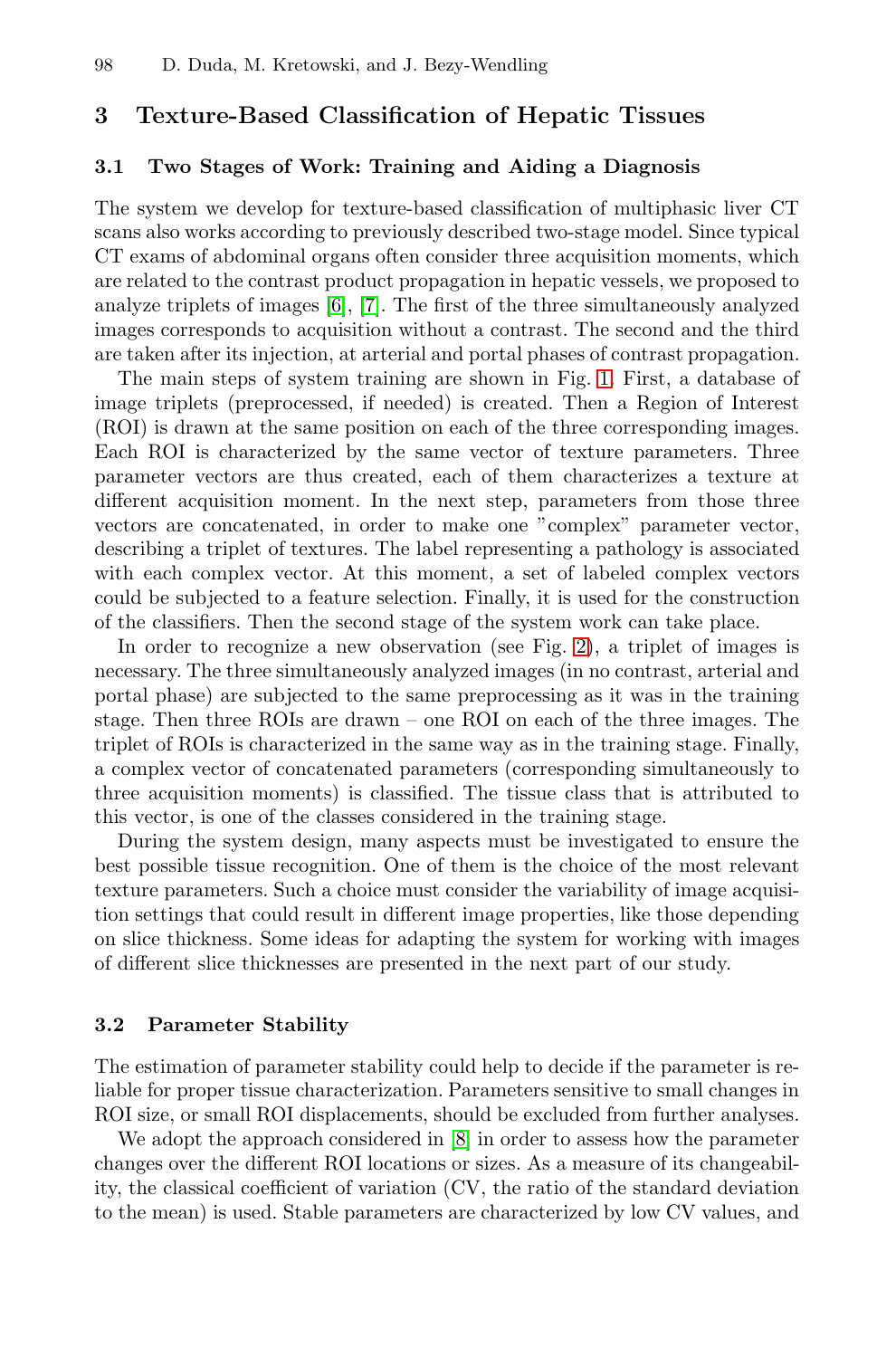<span id="page-3-0"></span>

**Fig. 1.** System for texture-based classification of liver tissues: Training

<span id="page-3-1"></span>

**Fig. 2.** System for texture-based classification of liver tissues: Aiding a diagnosis

the more unstable is the parameter, the greater is its CV. In our work, the CV of each texture parameter will be calculated for different slice thicknesses.

We propose to apply the following approaches: *Displace* and *Size Changing*. In the *Displace* approach, the initial ROI dimensions are first slightly decreased, then the reduced ROI is displaced in order to take all the possible positions inside its initial boundaries. On the basis of each new ROI location, the value of a parameter is calculated. With the *Size Changing* approach, the initial ROI size is successively reduced, pixel by pixel, by moving each time one of the subsequent ROI vertices. For each of thus obtained ROIs a parameter value is calculated. In both cases, a set of several parameter values, obtained for different ROI locations (*Displace*) or sizes (*Size Changing*) serves to calculate a CV.

#### **3.3 Effect of Slice Thickness on Classification Accuracy**

In order to evaluate the effect of slice thickness on the classification accuracy, we propose to perform several experiments, each time considering a different combination of slice thicknesses for training of classifier and for its test. If the image of a particular slice thickness is included in a training set, its counterpart (of the same slice position in a patient's body) of another slice thickness should not be included in the test set.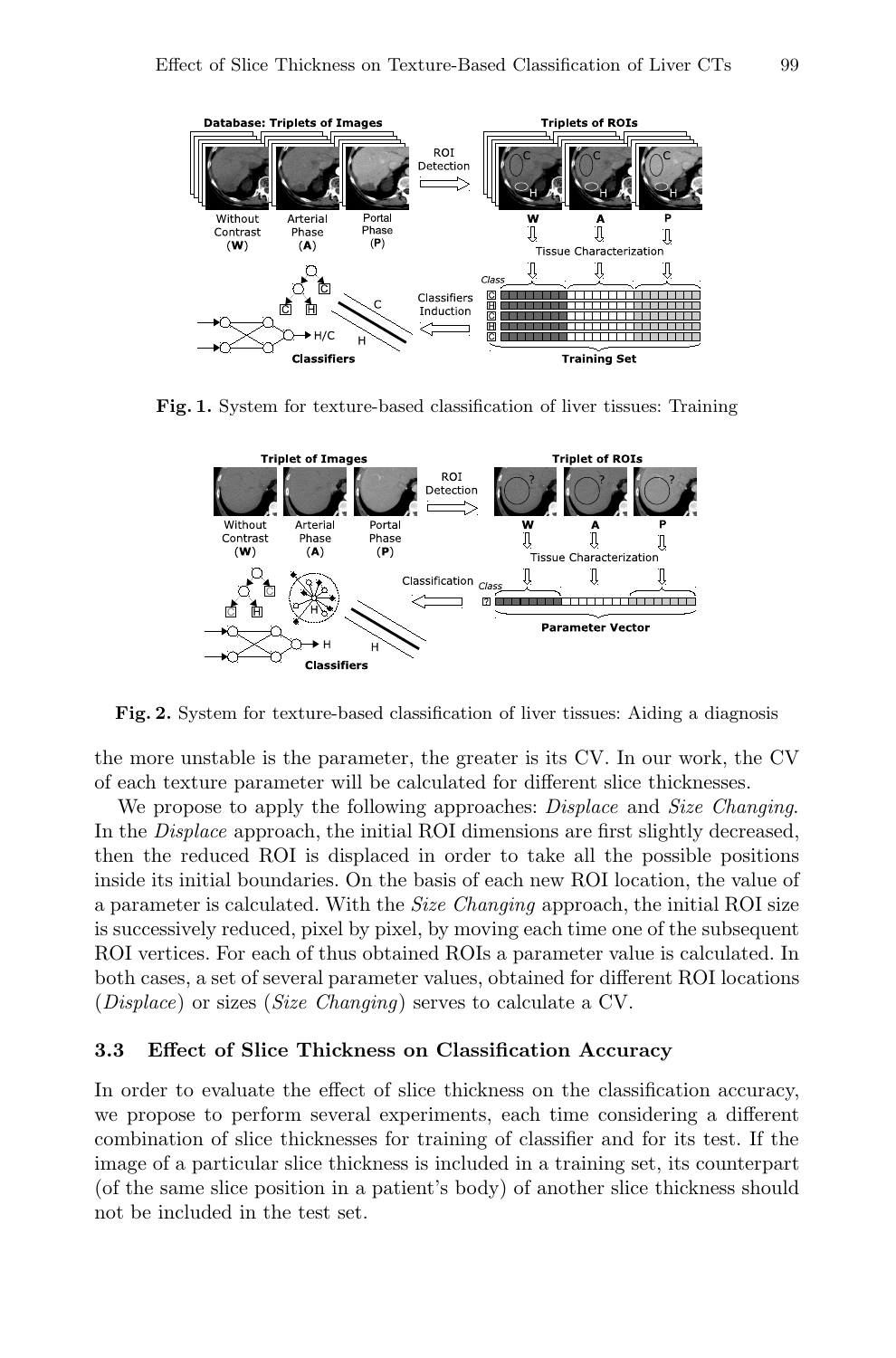#### 100 D. Duda, M. Kretowski, and J. Bezy-Wendling

#### **3.4 Effect of Slice Thickness on Parameter Values**

To access the parameter dependency of the slice thickness, we propose a similar approach that we apply for the assessment of the parameter stability. For a given parameter, its dependency on slice thickness will be measured by a "variation" between several parameter values measured by the classical coefficient of variation. These values will be obtained for the same ROI position on images of the same acquisition moment, but characterized by different slice thicknesses.

In order to validate the usefulness of the slice thickness-independent parameters, the experiments on images with different slice thicknesses (different for a training and for a testing stage) will be performed.

### **4 Experiments**

#### **4.1 Database Description**

The images, from 29 patients, were gathered at the Department of Radiology of the Pontchaillou University Hospital in Rennes, France. They were acquired with *LightSpeed16* device (*GE Medical Systems*). For each patient, three scan series were performed: without contrast, at arterial and at portal phase. The contrast material, of 100 ml, was injected at 4 ml/s, in an arm vein. The arterial phase acquisitions started about 20 seconds after the contrast product injection, the portal phase acquisitions started from 30 to 40 seconds later. For each of the three scan series, two "versions", corresponding to slice thicknesses of 5 mm and of 1.3 mm, were available. Each thick-slice image had its equivalent in thin-slice one, with the same slice position in the patient's body. All images had the size of 512*×*512 pixels. They were recor[de](#page-5-0)d in DICOM format, with 4096 gray levels. Since only the range of 248 gray levels sufficed for describing the pixels in the considered ROIs, the images were converted to a 8-bit BMP format.

The 303 pairs of images (of a thick slice and of a corresponding thin slice) were taken into account for each of the three acquisition moments. Two classes of liver tissue were represented: cirrhotic and healthy liver (171 and 132 pairs of image tr[ipl](#page-11-5)ets, respectively). A square R[OI o](#page-11-6)f 60*×*60 pixels was drawn at the same loc[atio](#page-11-7)n on each of the 2*·*3=6 conside[red](#page-11-8) simultaneously images. An example of six correspond[ing](#page-11-9) ROIs is given in Table 1.

#### **4.2 Texture Parameters Chosen for Evaluation**

In total, 155 texture parameters, extracted with 9 methods, were tested (see Table 2). They are based on: First Order Statistics (FO), Gradients (GB), Co-Occurrence Matrices (COM) [9], Run Length Matrices (RLM) [10], Gray Level Difference Matrices (GLDM) [11], Laws Texture Energy (LTE) [12], Fractals (FB) [13], Texture Feature Numbers (TFN) [14], and Autocorrelation (AC) [15].

When applying the COM, GLDM, and RLM methods, the number of gray levels was reduced from 256, used initially, to 64. The CO Matrices and the GLD Matrices were constructed separately for 4 standard directions (0◦, 45◦, 90◦, 135◦) and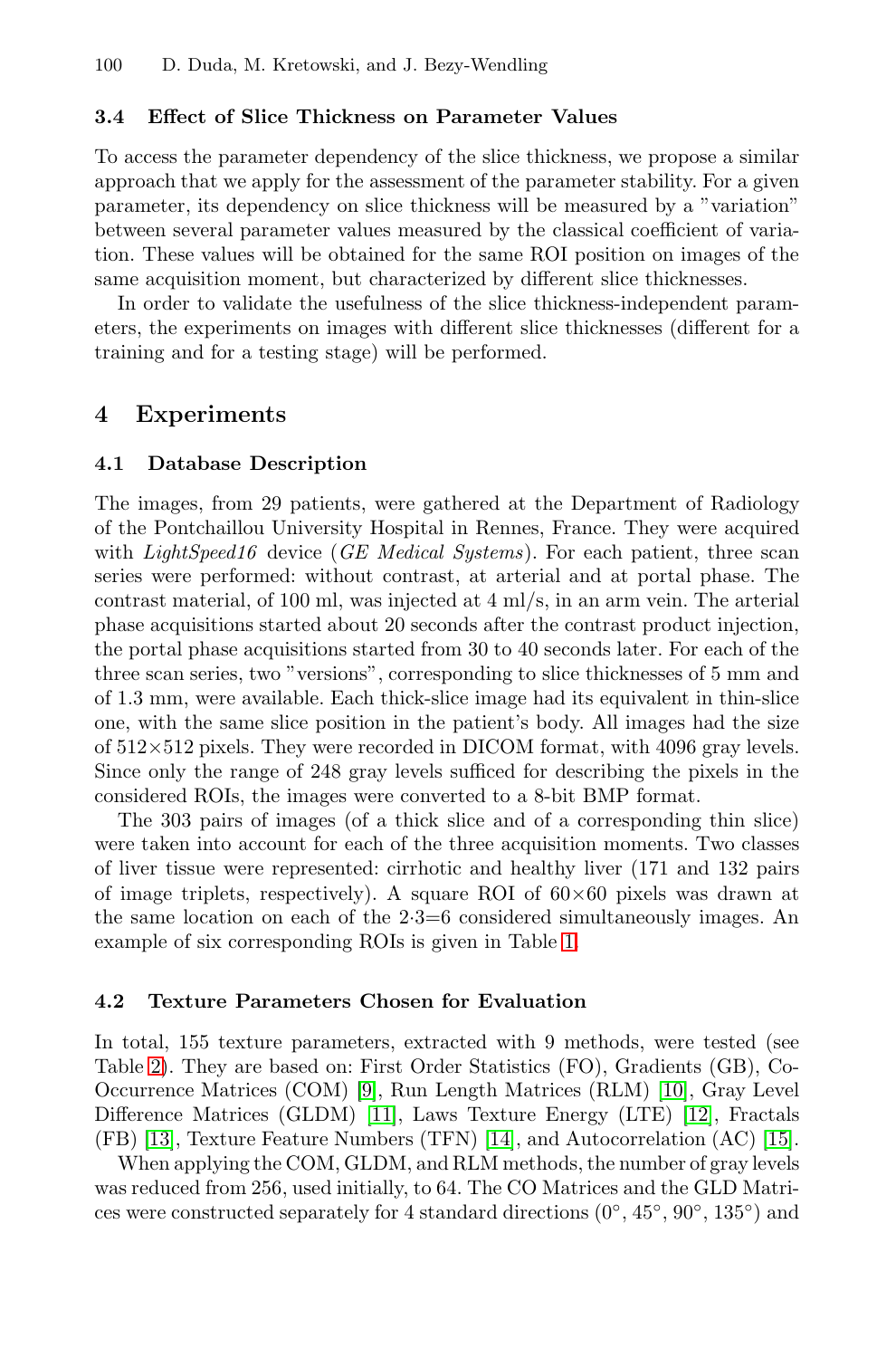

<span id="page-5-0"></span>**Table 1.** Six ROIs at the same slice position

for 5 different distances between the pixel pairs, going from 1 to 5. From each of 20 thus obtained matrices, the same parameters were calculated, 11 parameters by the COM method and 5 parameters by GLDM. The RL Matrices were also constructed for 4 standard directions, each of them served to calculate 8 parameters. For the three aforementioned methods, an averaging of the same parameter corresponding to 4 different directions was done. As the result, the following parameter sets were obtained: COM<sup>55</sup> (11*·*5 parameters), GLDM<sup>25</sup> (5*·*5 parameters), and  $RLM_8$ . The sets  $COM_{11}$  and  $GLDM_5$  are the result of averaging of 20 parameter values, calculated for 4 directions and for 5 distances.

The normalized autocorrelation coefficients (AC) and the two TFN parameters (among 7) were calculated separately for 5 different pixel distances, from 1 to 5. They were included, respectively, in the sets  $AC_5$ , and  $TFN_{15}$  (with 5 other distance-independent TFN parameters). In the set  $TFN<sub>7</sub>$ , the values of 2 parameters calculated separately for the 5 distances were averaged.

The LTE method provided two parameter sets:  $LTE_{14}$  and  $LTE_{5}$ . The first one, composed of 14 parameters, was obtained by the [ap](#page-11-10)plication of 24 filtering masks of size 5*×*5: 4 symmetric, and 10 pairs of asymmetric ones, each pair consisted of a mask and its transposition. The second set was composed of 5 parameters, corresponding to the application of 3*×*3 masks, 2 symmetric and 3 pairs of asymmetric ones. The sum of elements of each convolution matrix was zero. For each pair of asymmetric masks, the resulting images were added. Images obtained by the application of symmetric masks were multiplied by two. Finally, the entropies of thus obtained images served as the texture parameters.

The FB method is based on the fractional Brownian motion model [16] and considers 4 pixel distances  $(1, 2, 3, 4)$ . It provides a set of two parameters:  $FB<sub>2</sub>$ .

### **4.3 Effect of Slice Thickness on Parameter Stability**

In this experiment, two approaches were applied for the CV calculation: *Displace* and *Size Changing*. The coefficient of variation was calculated on the basis of 9 parameter values. In the *Displace* approach, the ROI was reduced to a 58*×*58 square in order to take the 9 possible positions inside its initial boundaries. With the *Size Changing* one, the reduced ROI sizes were going from 60*×*60 to 52*×*52.

The experiment was performed separately for 12 texture sets, corresponding to all combinations of: 2 slice thicknesses, 2 tissue classes, 3 acquisition moments.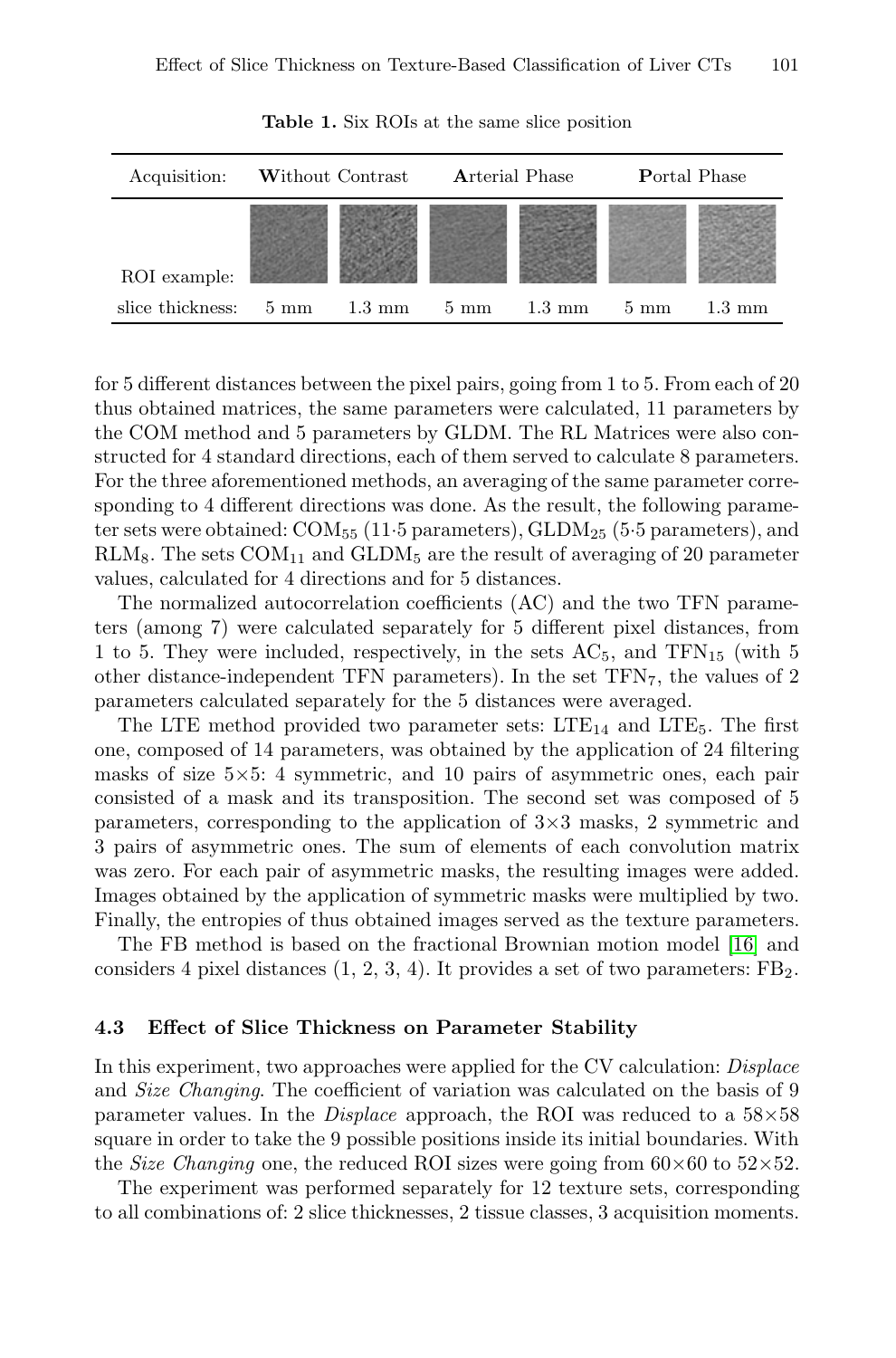<span id="page-6-0"></span>**Table 2.** Texture parameters chosen for evaluation. In bold – parameters which later turned out to be stable for both slice thicknesses.

| Set                  | Parameter Names                                                                                                                                                                                     |
|----------------------|-----------------------------------------------------------------------------------------------------------------------------------------------------------------------------------------------------|
| AC <sub>5</sub>      | $(d)$ Autocorr, where $d = 1, 2, 3, 4, 5$                                                                                                                                                           |
| $COM_{55}$           | $(d)$ InvDiffMom, $(d)$ SumAvg, $(d)$ SumEntr, $(d)$ DiffEntr,<br>$(d)$ Entr, $(d)$ AngSecMom, $(d)$ SumVar, $(d)$ DiffVar, $(d)$ DiffAvg,<br>$(d)$ Contrast, $(d)$ Corr, where $d = 1, 2, 3, 4, 5$ |
| $COM_{11}$           | InvDiffMom, SumAvg, SumEntr, DiffEntr, Entr, AngSecMom,<br>SumVar, DiffVar, DiffAvg, Contrast, Corr                                                                                                 |
| FB <sub>2</sub>      | <b>FractalDim, FractalArea</b>                                                                                                                                                                      |
| FO <sub>4</sub>      | Avg, Var, Skewness, Kurtosis                                                                                                                                                                        |
| GB <sub>4</sub>      | GradAvg, GradVar, GradSkewness, GradKurtosis                                                                                                                                                        |
| $\mathrm{GLDM}_{25}$ | $(d)$ DAvg, $(d)$ DEntr, $(d)$ DAngSecMom, $(d)$ DInvDiffMom,<br>$(d)$ DContrast, where $d = 1, 2, 3, 4, 5$                                                                                         |
| GLDM <sub>5</sub>    | DAvg, DEntr, DAngSecMom, DInvDiffMom, DContrast                                                                                                                                                     |
| $LTE_{14}$           | E5L5, S5L5, W5L5, R5L5, S5E5, W5E5, R5E5, W5S5, R5S5,<br>R5W5, E5E5, S5S5, W5W5, R5R5                                                                                                               |
| LTE <sub>5</sub>     | E3L3, S3L3, S3E3, E3E3, S3S3                                                                                                                                                                        |
| $RLM_8$              | ShortEmp, LongEmp, Fraction, HighGLREmp, RLEntr,<br>GLNonUni, RLNonUni, LowGLREmp                                                                                                                   |
| $TFN_{15}$           | MeanConv, (d)CodeEntr, Coarse, Hom, CodeVar, ResSim,<br>$(d)$ CodeSim, where $d = 1, 2, 3, 4, 5$                                                                                                    |
| TFN <sub>7</sub>     | MeanConv, CodeEntr, Coarse, Hom, CodeVar, ResSim, CodeSim                                                                                                                                           |

**Table 3.** Maximum parameter CV value (among 12 values, corresponding to: 2 approaches, 2 classes and 3 acquisition moments), obtained for 2 different slice thicknesses

| Parameter              |        | $5 \text{ mm}$ $1.3 \text{ mm}$ |  | Parameter        |        | $5 \text{ mm}$ $1.3 \text{ mm}$ |
|------------------------|--------|---------------------------------|--|------------------|--------|---------------------------------|
| $(1)$ Autocorr 0.0004  |        | 0.0007                          |  | HighGLREmp       | 0.0035 | 0.0037                          |
| FractalDim             | 0.0012 | 0.0009                          |  | $(4)$ CodeEntr   | 0.0036 | 0.0027                          |
| $(5)$ Sum $Avg$ 0.0016 |        | 0.0017                          |  | S3E3             | 0.0038 | 0.0032                          |
| $(1)$ Sum $Avg$        | 0.0017 | 0.0018                          |  | $(1)$ InvDiffMom | 0.0039 | 0.0048                          |
| Avg                    | 0.0018 | 0.0018                          |  | $(3)$ AngSecMom  | 0.0047 | 0.0046                          |
| E3L3                   | 0.0023 | 0.0021                          |  | GradAvg          | 0.0054 | 0.0052                          |
| DiffEntr               | 0.0026 | 0.0019                          |  | MeanConv         | 0.0058 | 0.0062                          |
| SE5                    | 0.0034 | 0.0031                          |  | $\mathrm{DA}$ vg | 0.0063 | 0.0057                          |

For each parameter, the CV values obtained from the same texture set were averaged. We observed that regardless of the approach, the three corresponding averaged CV values, obtained for three acquisition moments, did not differ significantly. Nor did they differ between 2 tissue classes. The *Displace* approach almost always produced slightly lower CVs than the *Size Changing* approach.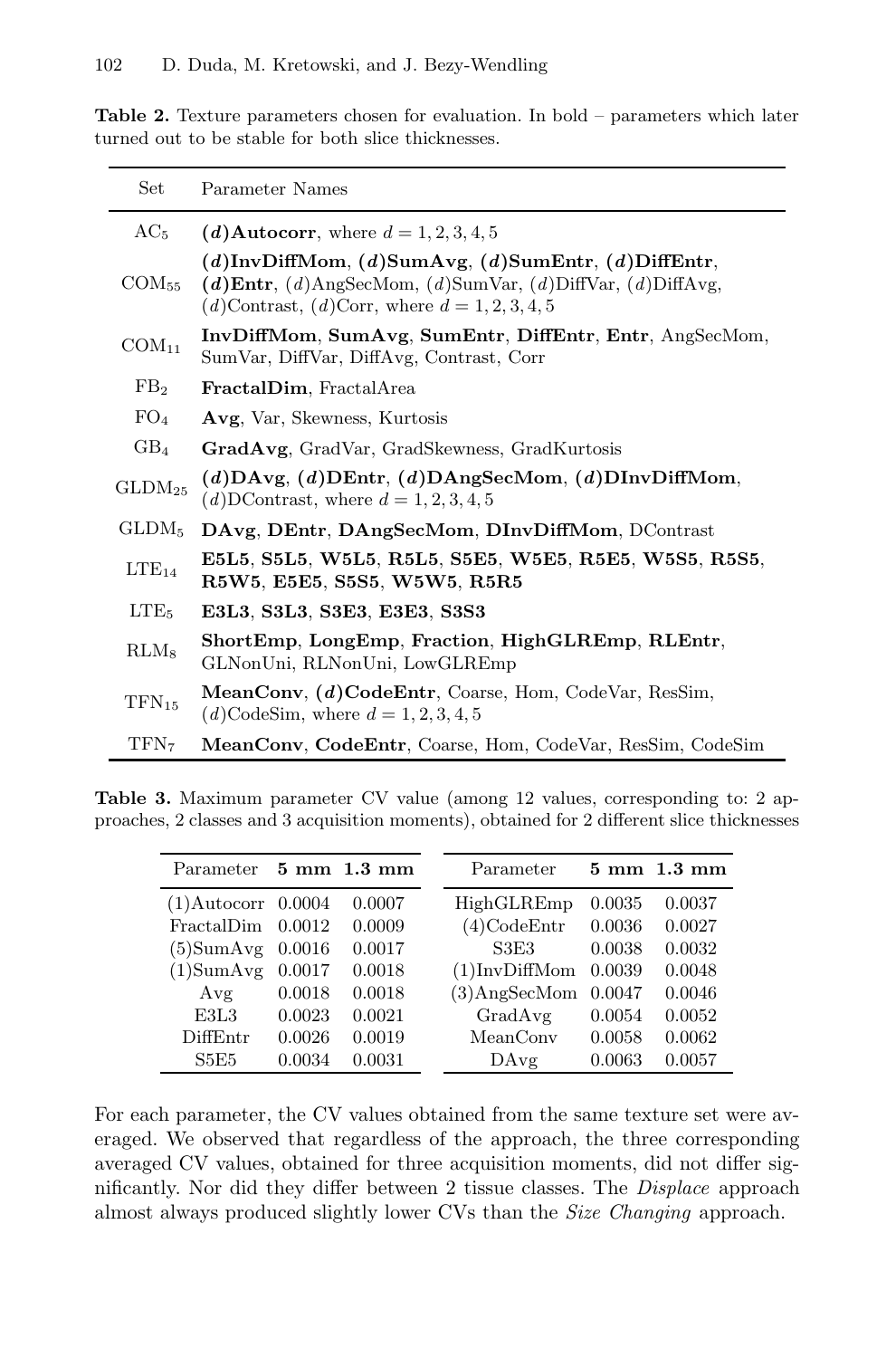Table 3 shows the averaged CV values obtained for the two different slice thicknesses. Each value is the maximum one of the 2*·*2*·*3=12 values, obtained for each combination of the approaches, classes and acquisition moments. Since the presentation of all the results occupies too much space, we present the results for 16 selected parameters. However, the CVs calculated on all 155 parameters yield the same conclusions as those obtained from the presented subset.

We can conclude, that the parameter stability, expressed by its coefficient of variation, is not considerably influenced by the slice thickness. Regardless of the extraction method, the CVs corresponding to thick and thin slices were similar. None of t[he](#page-6-0) thicknesses had proven to ensure better parameter stabilities.

For further experiments we decided to use the most stable parameters, for which the coefficient of variation does not exceed 0.01. The sets of parameters satisfying this condition were nearly identical for the two slice thicknesses. Only 4 parameters turned out relatively stable with only one of the thicknesses: CodeVar (rejected for thin slices, with CV=0.0102), Contrast, DiffVar, and Hom (rejected for thick slices, with CV equal to 0.0144, 0.0195, and 0.1721, respectively). In total, 93 parameters were accepted for both slice thicknesses (see bolded parameters in Table 2), and the 62 parameters were rejected.

#### **4.4 Effect of Slice Thickness on Classification Accuracy**

In this step, we considered the following combinations of slice thicknesses for training and for testing of the classifier:

- **–** "T/T": training and testing performed on only thick slices (of 5 mm),
- **–** "t/t": training and testing performed on only thin slices (of 1.3 mm),
- **–** "T/t": training on only thick slices, testing on only thin slices,
- **–** "t/T": training on only thin slices, testing on only thick slices,
- **–** "mix": both thick and thin slices in a training and a testing set.

For each combination, t[he](#page-11-11) whole set of 303 pairs of image triplets (thick and thin version) was randomly divided into two subsets: a training set (202 pairs) and a testing set (101 pairs). For each subset, the original proportion between tissue classes was preserved. The experiment was repeated 10 times.

Table 4 presents the classification results obtained for the 5 combinations of slice thicknesses used for training and testing. Only the most efficient stable parameter sets are taken into account. Classification was performed with the Weka software [17], using Ensemble of Classifiers with adaptive boosting voting scheme [18] (*AdaBoostM1*) and a C4.5 tree [19] as the underlying algorithm.

We can observe that using the same slice thickness, both for training and for testing the classifier, results in a quite high classification accuracy. The best results are more frequent for thick slice thicknesses ("T/T" possibility). In this case, the maximal classification accuracy (86.73%) is obtained for the parameter sets COM<sub>55</sub> and RLM<sub>8</sub>. Just below the best results are those obtained when only thin slices are considered (" $t/t$ "): 85.15% with the RLM<sub>8</sub> set. Slightly inferior results are observed when both slice thicknesses are considered for training and for testing ("mix"). The best of them is  $78.72\%$ , with the set  $COM_{55}$ .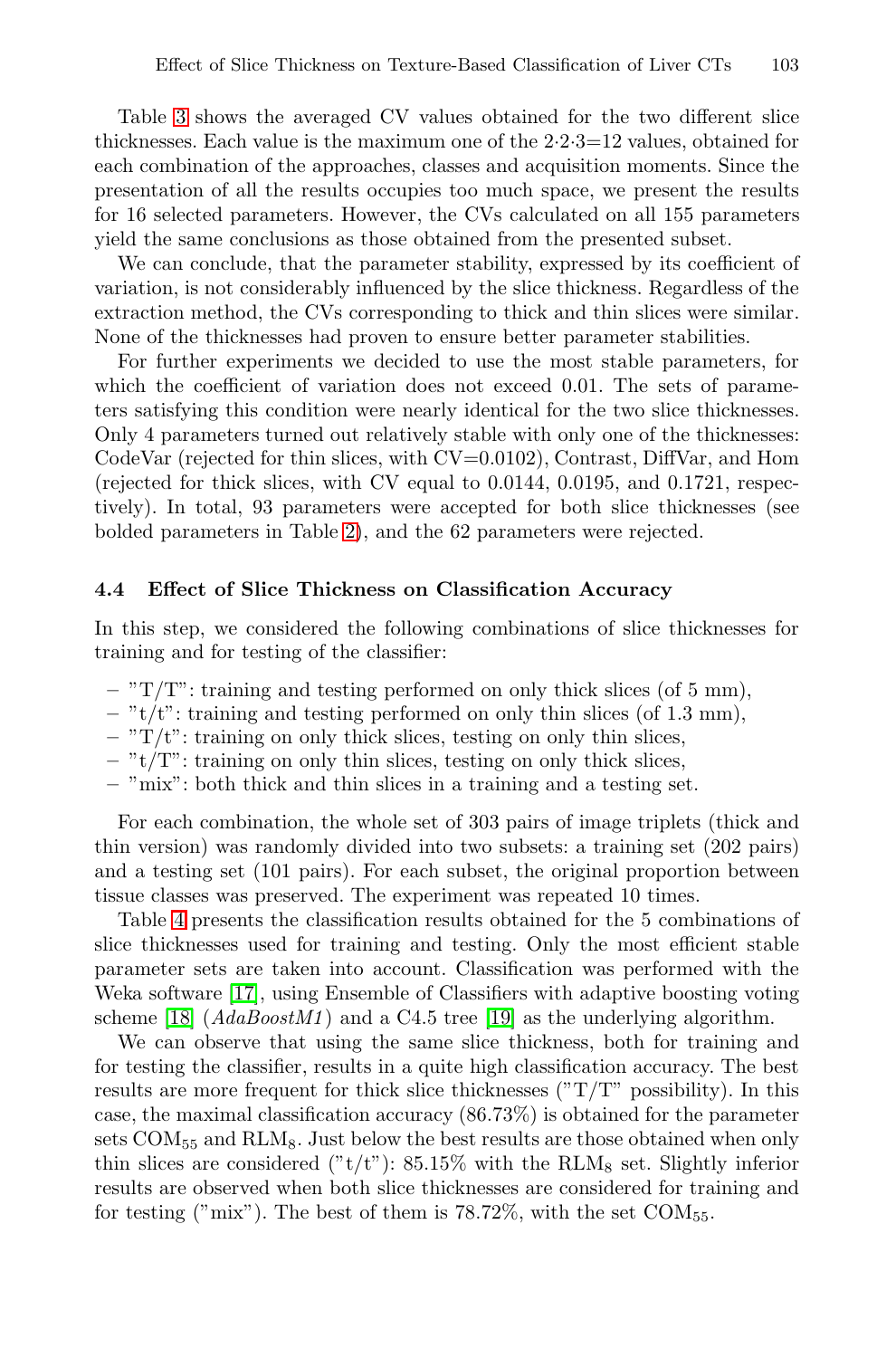<span id="page-8-0"></span>

| Set                | $\mathbf{T}/\mathbf{T}$                                                              | t/t | $\mathbf{T}/\mathbf{t}$                                                              | t/T | mix |
|--------------------|--------------------------------------------------------------------------------------|-----|--------------------------------------------------------------------------------------|-----|-----|
| $COM_{55}$         | $86.73 \pm 2.48$ $84.75 \pm 2.73$ $63.07 \pm 2.24$ $56.64 \pm 5.52$ $78.72 \pm 4.81$ |     |                                                                                      |     |     |
| $COM_{11}$         | $84.16 \pm 3.33$ $82.97 \pm 3.29$ $64.16 \pm 2.08$ $53.77 \pm 5.57$ $77.13 \pm 4.26$ |     |                                                                                      |     |     |
| GLDM <sub>25</sub> |                                                                                      |     | $67.03 \pm 2.47$ $69.81 \pm 6.40$ $56.84 \pm 1.76$ $48.02 \pm 2.61$ $57.93 \pm 1.94$ |     |     |
| GLDM4              |                                                                                      |     | $63.47\pm3.51$ $61.09\pm4.55$ $56.94\pm0.70$ $49.21\pm6.32$ $56.84\pm0.96$           |     |     |
| $LTE_{14}$         |                                                                                      |     | $78.02 \pm 3.45$ $78.62 \pm 2.65$ $58.42 \pm 2.95$ $44.75 \pm 8.87$ $69.81 \pm 3.62$ |     |     |
| LTE <sub>5</sub>   |                                                                                      |     | $74.46\pm3.67$ $74.46\pm4.89$ $59.71\pm7.61$ $49.50\pm4.48$ $63.27\pm5.25$           |     |     |
| $RLM_{8}$          |                                                                                      |     | $86.73 \pm 4.43$ $85.15 \pm 1.81$ $63.96 \pm 3.65$ $58.82 \pm 6.65$ $78.62 \pm 3.65$ |     |     |

**Table 4.** Classification accuracy obtained by Ensemble of Classifiers for 5 combinations of slice thicknesses, used for training and testing. Each line corresponds to a different set of texture parameters. Only stable parameters are considered.

**Table 5.** Ranking of parameters by their dependency on the slice thickness

| Rank           | Parameter            | Variation | Rank | Parameter               | Variation |
|----------------|----------------------|-----------|------|-------------------------|-----------|
| 1              | Avg                  | 0.0024    | 21   | $(2)$ CodeEntr          | 0.0515    |
| $\overline{2}$ | (5)SumAvg            | 0.0024    | 22   | $(3)$ CodeEntr          | 0.0515    |
| 3              | (4)SumAvg            | 0.0024    | 23   | RLEntr                  | 0.0658    |
| 4              | SumAvg               | 0.0024    | 24   | E3E3                    | 0.0750    |
| 5              | (3)SumAvg            | 0.0024    | 25   | E3L3                    | 0.0787    |
| 6              | (2)SumAvg            | 0.0024    | 26   | E5E5                    | 0.0803    |
| 7              | (1)SumAvg            | 0.0025    | 27   | S5S5                    | 0.0811    |
| 8              | FractalDim           | 0.0027    | 28   | S5L5                    | 0.0826    |
| 9              | $(1)$ Autocorr       | 0.0104    | 29   | E5L5                    | 0.0847    |
| 10             | $(4)$ Autocorr       | 0.0144    | 30   | S5E5                    | 0.0884    |
| 11             | $(5)$ Autocorr       | 0.0145    | 31   | (1) SumE <sub>ntr</sub> | 0.0905    |
| 12             | (3)Autocorr          | 0.0147    | 32   | SumEntr                 | 0.0931    |
| 13             | $(2)$ Autocorr       | 0.0155    | 33   | (2)SumEntr              | 0.0932    |
| 14             | HighGLREmp           | 0.0157    | 34   | S3L3                    | 0.0935    |
| 15             | ShortEmp             | 0.0296    | 35   | (3) SumE <sub>ntr</sub> | 0.0937    |
| 16             | Fraction             | 0.0394    | 36   | (4) SumE <sub>ntr</sub> | 0.0939    |
| 17             | $(1)$ CodeEntr       | 0.0511    | 37   | W5E5                    | 0.0941    |
| 18             | $\mathrm{CodeEntry}$ | 0.0514    | 38   | $(5)$ SumEntr           | 0.0945    |
| 19             | $(5)$ CodeEntr       | 0.0514    | 39   | $\rm W5L5$              | 0.0953    |
| 20             | $(4)$ CodeEntr       | 0.0515    | 40   | S3E3                    | 0.1016    |

Unsatisfactory results are obtained when the slice thicknesses used for training and testing are different. Most of them do not exceed 60%. The best results for "T/t" and "t/T" combinations are:  $64.16\%$  and  $58.82\%$ , respectively.

We can conclude that, one should be careful using the system to aid the diagnosis, basing on images of a slice thickness different from those used for training. However, we suppose that, in this case, the use of the texture parameters independent of the slice thickness could improve the system performance. The search for such parameters will be the subject of our next experiment.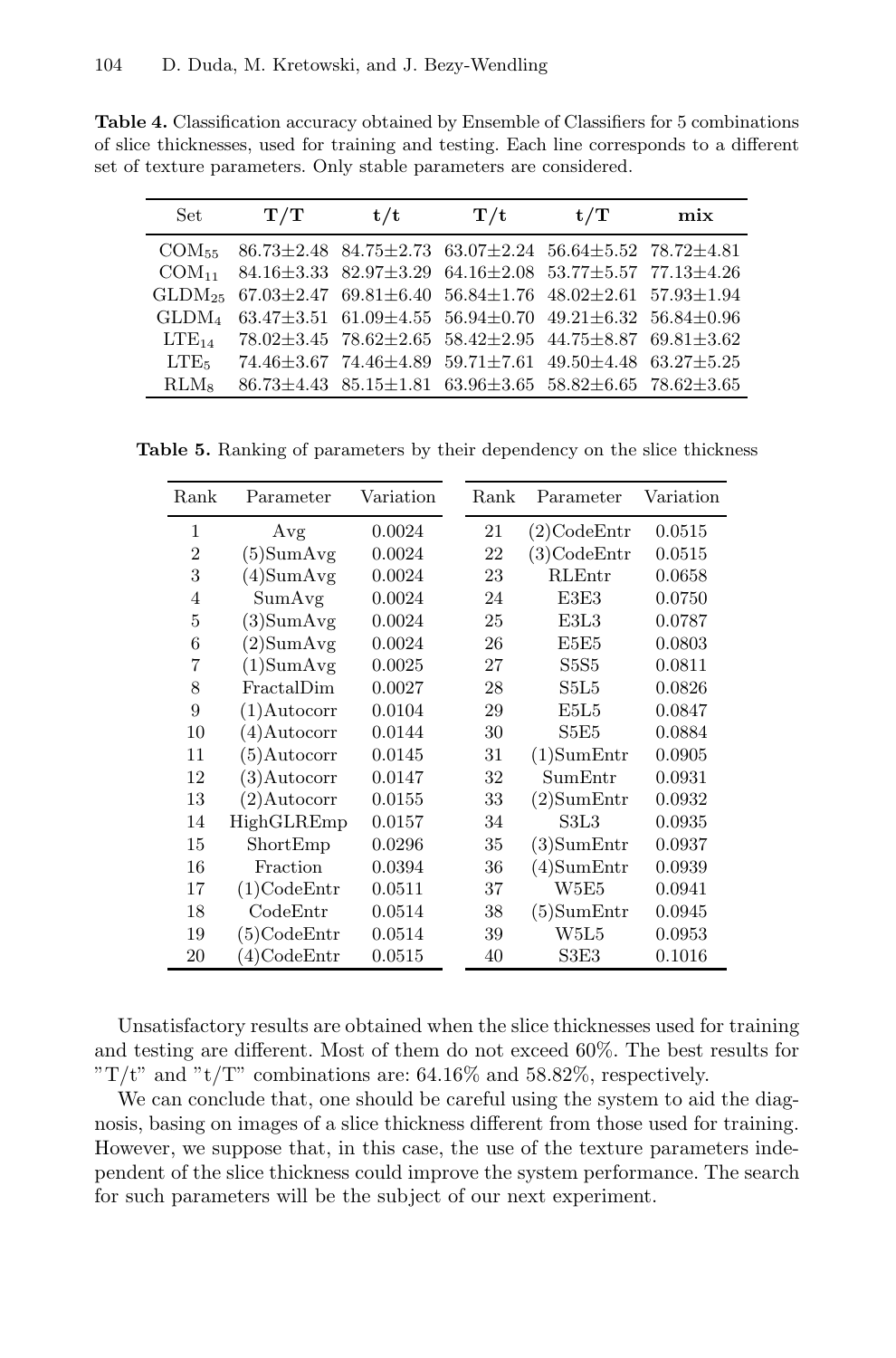### **4.5 Effect of Slice Thickness on Parameter Values**

In this experiment, we considered only those parameters that have been found to be stable for both sli[ce](#page-8-0) thicknesses: 5 mm and 1.3 mm (see bolded parameters in Table 2). The parameter dependency from the slice thickness was expressed by the coefficient of variation of its two values, obtained from two corresponding ROIs (drawn on the images of a 5 mm and of a 1.3 mm slice thickness).

In total, 303 pairs of images were considered for each of 3 acquisition moments. For each parameter, the 3*·*303 values of the coefficient of variation were averaged. The ranking of parameters, according to the average coefficient of variation, was performed. Parameters with the lowest average coefficient are considered as least dependent on slice thickness. Table 5 presents the ranking of the first 40 parameters which are least dependent on the slice thickness.

Since we do not know how many parameters are acceptable and sufficient for the best possible tissue recognition, when different slice thicknesses are considered, we will test several sets of the first parameter[s](#page-8-0) [f](#page-8-0)rom t[he](#page-9-0) ranking.

## <span id="page-9-0"></span>**4.6 Classification of Textures Characterized by Parameters the Least Dependent on Slice Thickness**

In our final experiment, 7 parameter sets were tested: First-8, First-13, First-16, First-23, First-30, and First-39. They were composed, respectively, of the first 8, 13, 16, 23, 30, and 39 parameters from the ranking presented in Table 5. Table 6 presents the classification accuracy obtained for those 7 sets by Ensemble of Classifiers (with the same settings as in the previous classification experiment).

We can conclude that the classification accuracy, obtained for the 5 considered combinations of slice thicknesses are similar only when the First-8 parameter set is used. This set provides the classification accuracy ranging from 84.06%, for the " $t/T$ " combination, to 87.13%, for the "mix" one. We can also notice that the application of the First-8 set guaranties the best classification results for the combinations, for which the slice thickness used for testing is different from

**Table 6.** Classification accuracy obtained by Ensemble of Classifiers for 5 combinations of slice thicknesses, used for training and testing. Each line corresponds to a different set of stable texture parameters, the least dependent of the slice thickness.

| Set | $\rm T/T$ | t/t                                                                                           | $\rm T/t$ | $\mathrm{t}/\mathrm{T}$ | mix |
|-----|-----------|-----------------------------------------------------------------------------------------------|-----------|-------------------------|-----|
|     |           | First-8 $85.94 \pm 4.12$ $86.64 \pm 2.77$ $85.35 \pm 4.78$ $84.06 \pm 4.08$ $87.13 \pm 3.90$  |           |                         |     |
|     |           | First-13 $87.43 \pm 2.64$ $87.53 \pm 1.76$ $67.03 \pm 3.59$ $75.94 \pm 3.62$ $82.58 \pm 3.10$ |           |                         |     |
|     |           | First-16 $87.82 \pm 2.84$ $87.63 \pm 3.17$ $63.47 \pm 2.11$ $73.96 \pm 6.42$ $85.05 \pm 3.21$ |           |                         |     |
|     |           | First-23 $89.51 \pm 3.50$ $88.42 \pm 2.76$ $62.38 \pm 3.10$ $74.46 \pm 4.82$ $86.24 \pm 3.38$ |           |                         |     |
|     |           | First-30 $91.39 \pm 3.10$ $88.52 \pm 6.00$ $64.06 \pm 2.92$ $71.09 \pm 5.00$ $88.22 \pm 2.49$ |           |                         |     |
|     |           | First-39 90.79 $\pm$ 3.93 92.48 $\pm$ 2.10 62.78 $\pm$ 1.88 66.74 $\pm$ 6.78 88.32 $\pm$ 2.71 |           |                         |     |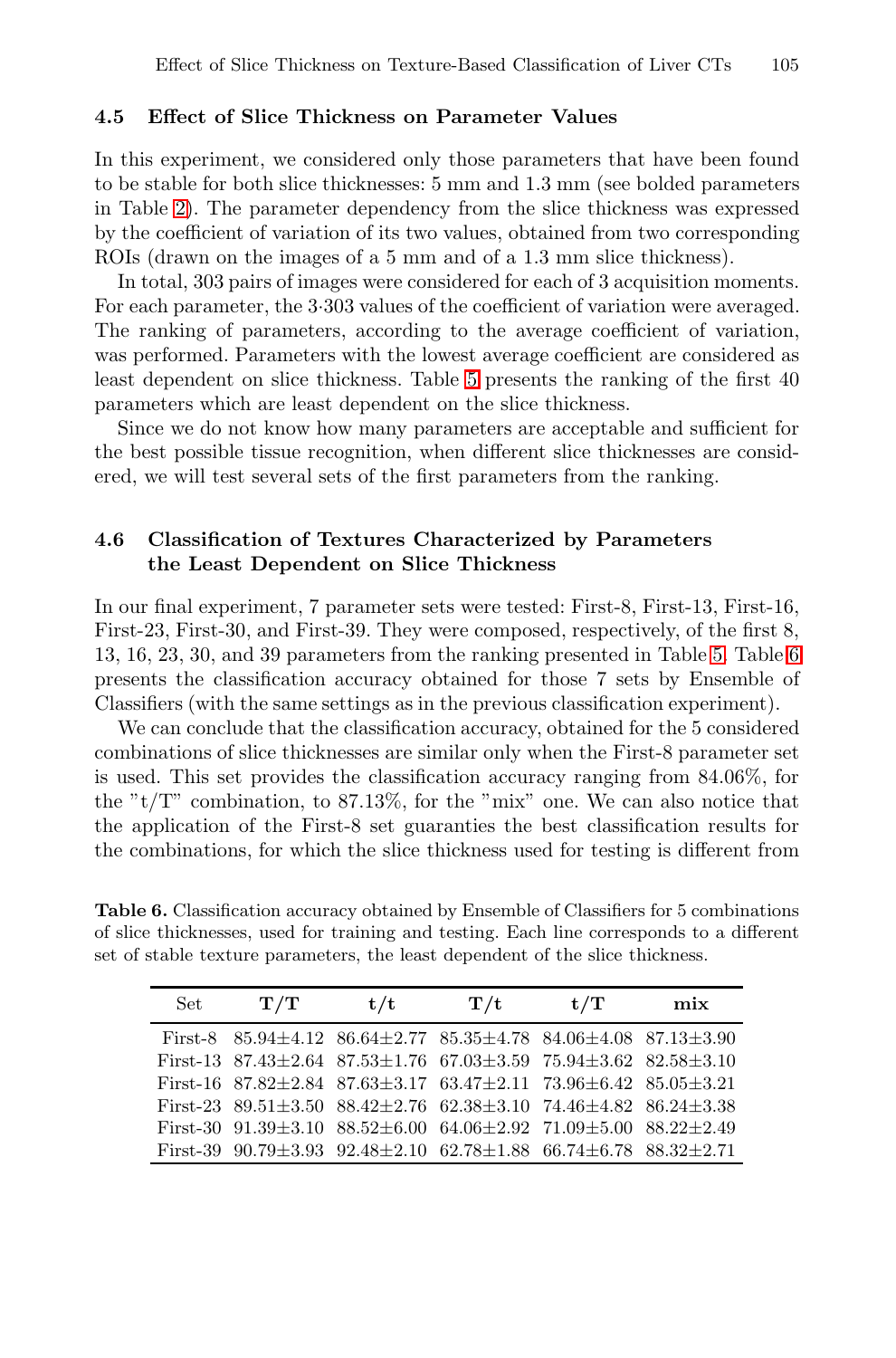#### 106 D. Duda, M. Kretowski, and J. Bezy-Wendling

that used for training  $(85.35\% \text{ for } T/t$ " and  $84.06\% \text{ for } "t/T"$ ). For the first of these combinations, the best result is now 21.39% better than the best one obtained in the previous classification experiment, which did not consider the slice thickness-independent parameters (see Tab. 4). For the second one – the best classification accuracy augmented of 25.24%. Nevertheless, this accuracy still remain of about 6%-8% worse than the best results obtained now for the one-thickness cases  $("T/T", "t/t").$ 

In general, for the combinations " $T/t$ " and " $t/T$ ", the more numerous is the set of parameters, the worse is the classification accuracy. Contrarily, for the one-thickness cases, the classification is generally better for more numerous sets.

With the "mix" combination, the application of the First-8 set leads to obtaining quite good classification accuracy, but not the best. In this case, increasing the number of parameters first results in lowering the classification accuracy (82.58% for the First-13 parameter set), then leads to its successive increase. Finally, the best classification result, for "mix" case (88.32%) is obtained by the most numerous parameter set, First-39, and is 9.60% better than the best accuracy observed, for "mix" case, in the previous classification experiment.

# **5 Conclusions and Future Work**

The experiments allowed us to: (*i*) analyze the influence of the slice thickness on parameter stability, (*ii*) assess the parameter dependency on slice thickness, (*iii*) find parameters which are the least dependent on slice thickness, (*iv*) evaluate the classification accuracy obtained by parameters which are less and more dependent on slice thickness, when different slice thicknesses were simultaneously considered. Several conclusions can be formulated to sum up our study.

First, the parameter stability does not considerably depend on slice thickness. The sets of parameters recognized as stable were nearly identical for the two slice thicknesses. Second, one should be particularly careful when applying a CAD system, when recognized images are of the slice thickness different from the one used for the system training. With quite popular parameters, obtained by the COM or RLM methods, a satisfactory tissue recognition is not possible. In this case, it would be safer to use the slice thickness-independent parameters.

In the future, we plane to perform the experiments with more slice thicknesses. Due to the fact that acquiring the series of images of many different slice thicknesses is practically impossible within a single patient study, we plane to use a phantom. It will enable to assess not only the effect of the slice thickness in the texture-based classification, but also the effect of several other parameters, like image resolution, or the time elapsed from the contrast product injection.

**Acknowledgments.** We thank Dr D. Olivie for his precious help. This work was supported by the grant S/WI/2/2013 from Bialystok University of Technology.